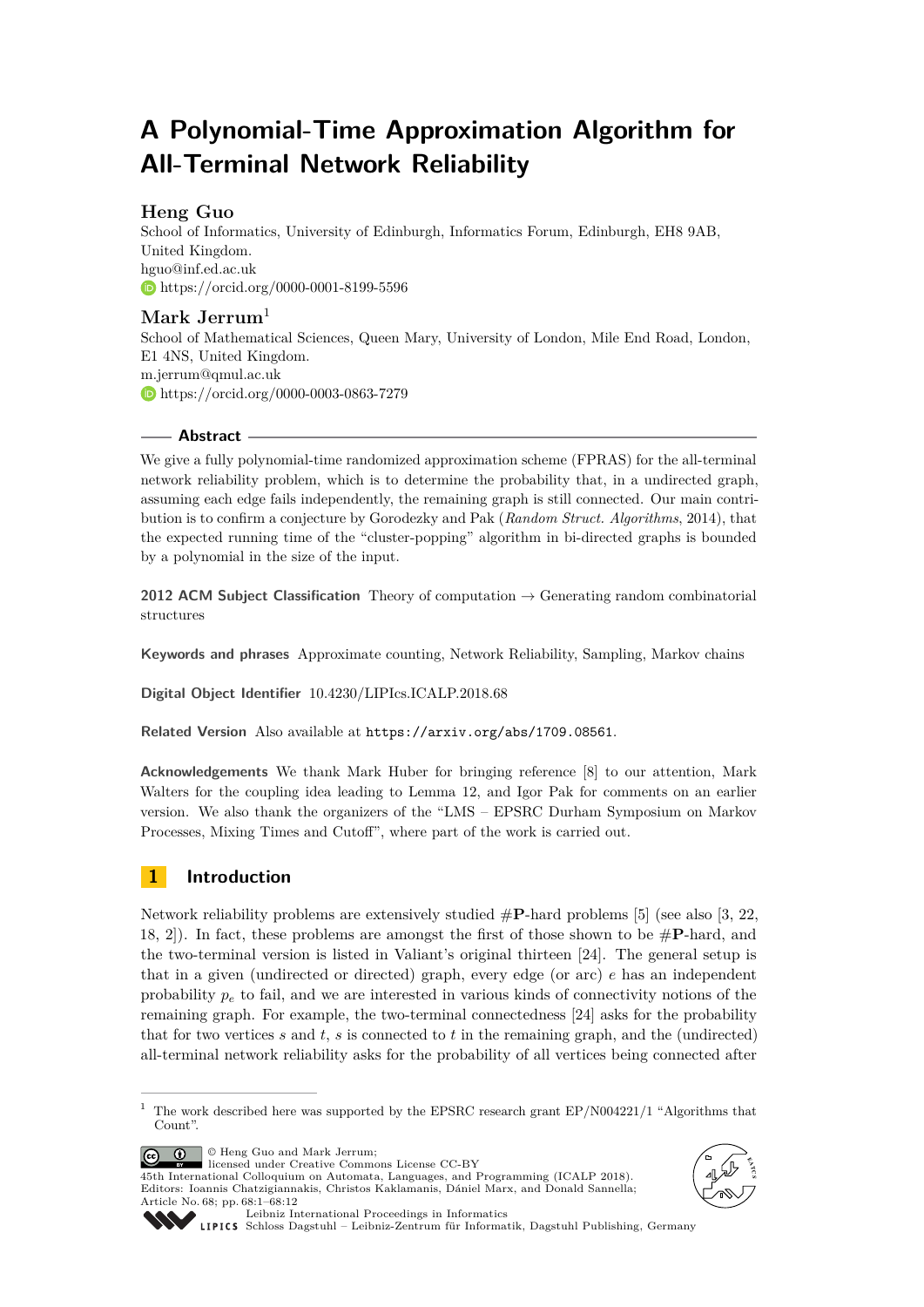#### **68:2 Approximating Network Reliability**

edges fail. The latter can also be viewed as a specialization of the Tutte polynomial  $T_G(x, y)$ with  $x = 1$  and  $y > 1$ , yet another classic topic whose computational complexity is extensively studied [\[12,](#page-11-6) [25,](#page-11-7) [6,](#page-11-8) [7\]](#page-11-9).

Prior to our work, the approximation complexity of network reliability problems remained elusive despite their importance. There is no known efficient approximation algorithm (for any variant), but nor is there any evidence that such an algorithm does not exist. A notable exception is Karger's fully polynomial-time randomized approximation scheme (FPRAS) for (undirected) all-terminal network *unreliability* [\[15\]](#page-11-10) (see also [\[11,](#page-11-11) [16,](#page-11-12) [17\]](#page-11-13) for more recent developments). Although approximating unreliability is potentially more useful in practice, it does not entail an approximation of its complement.

In this paper, we give an FPRAS for the all-terminal network reliability problem, defined below and denoted RELIABILITY.

## **Name** RELIABILITY

**Instance** A (undirected) graph  $G = (V, E)$ , and failure probabilities  $\mathbf{p} = (p_e)_{e \in E}$ .

**Output**  $Z_{rel}(G; \mathbf{p})$ , which is the probability that if each edge *e* fails with probability  $p_e$ , the remaining graph is connected.

When  $p_e$  is independent of  $e$ , RELIABILITY is an evaluation of the Tutte polynomial. The *Tutte polynomial* is a two-variable polynomial  $T_G(x, y)$  associated with a graph *G*, which encodes much interesting information about *G*. As  $(x, y)$  ranges over  $\mathbb{R}^2$  or  $\mathbb{C}^2$  we obtain a family of graph parameters, the so-called *Tutte plane*. As already noted, the study of the computational complexity of these parameters has a long history. Reliability with a uniform failure probability  $0 < p < 1$  is equivalent to evaluating the Tutte polynomial  $T_G(x, y)$  on the line  $x = 1$  and  $y = \frac{1}{p} > 1$ . Our algorithm is the first positive result on the complexity of the Tutte plane since Jerrum and Sinclair presented an FPRAS for the partition function of the ferromagnetic Ising model, which is equivalent to the Tutte polynomial on the positive branch of the hyperbola  $(x - 1)(y - 1) = 2$  [\[14\]](#page-11-14). It also answers a well-known open problem from 1980s, when the  $\#P$ -hardness of RELIABILITY was established [\[13,](#page-11-15) [22\]](#page-11-2) and the study of approximate counting initiated. This problem is explicitly proposed in, for example, [\[26,](#page-11-16) Conjecture 8.7.11] and [\[15\]](#page-11-10). We note that many conjectures by Welsh ([\[26,](#page-11-16) Chapter 8.7] and [\[27\]](#page-11-17)) remain open, and we hope that our work is only a beginning to answering these questions.

Another related and important reliability measure is *reachability*, introduced and studied by Ball and Provan [\[3\]](#page-10-0). A directed graph  $G = (V, A)$  with a distinguished root r is said to be *root-connected* if all vertices can reach *r*. Reachability, denoted  $Z_{reach}(G, r; \mathbf{p})$  for failure probabilities  $\mathbf{p} = (p_e)_{e \in A}$ , is the probability that, if each arc *e* fails with probability *p<sup>e</sup>* independently, the remaining graph is still root-connected.

We define the computational problem formally.

## **Name** REACHABILITY

**Instance** A directed graph  $G = (V, A)$  with root *r*, and failure probabilities  $\mathbf{p} = (p_e)_{e \in A}$ . **Output**  $Z_{reach}(G, r; \mathbf{p}).$ 

Exact polynomial-time algorithms are known when the graph is acyclic [\[3\]](#page-10-0) or has a small number of cycles [\[10\]](#page-11-18). However, in general the problem is #**P**-hard [\[22\]](#page-11-2).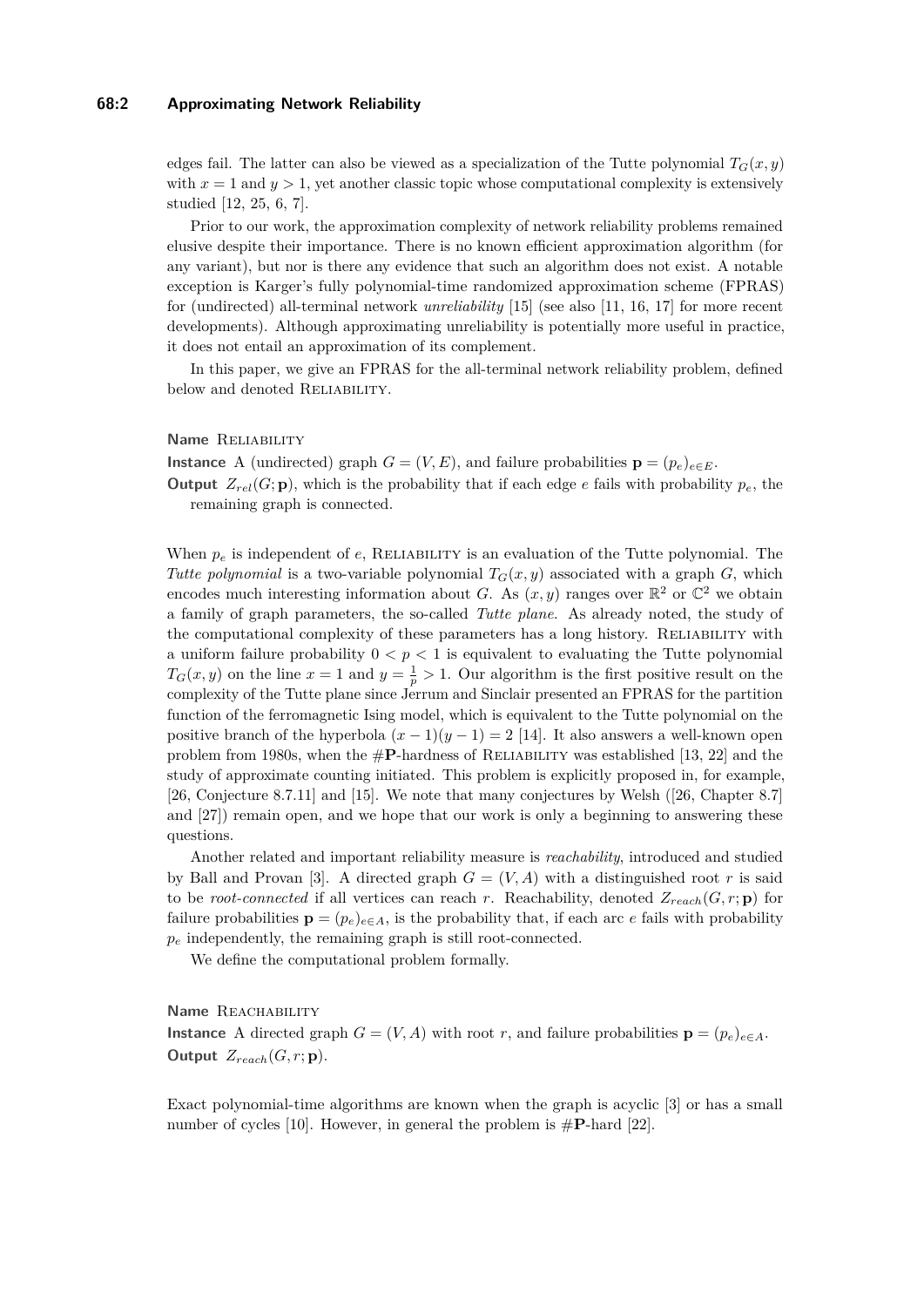#### **H.** Guo and M. Jerrum 68:3

Ball [\[1\]](#page-10-2) showed that RELIABILITY is equivalent to REACHABILITY in bi-directed graphs. A bi-directed<sup>[2](#page-2-0)</sup> graph is one where every arc has an anti-parallel twin with the same failure probability. It is shown [\[1\]](#page-10-2) that  $Z_{rel}(G; \mathbf{p}) = Z_{reach}(\overrightarrow{G}, r; \mathbf{p}')$ , where  $\overrightarrow{G}$  and  $\mathbf{p}'$  are obtained by replacing every undirected edge in *G* with a pair of anti-parallel arcs having the same failure probability in either direction, and *r* is chosen arbitrarily. See Lemma [12.](#page-9-0)

Our FPRAS for Reliability utilizes this equivalence via approximating Reachability in bi-directed graphs. The core ingredient is the "cluster-popping" algorithm introduced by Gorodezky and Pak [\[8\]](#page-11-0). The goal is to sample root-connected subgraphs with probability proportional to their weights, and then the reduction from counting to sampling is via a sequence of contractions. A cluster is a subset of vertices not including the root and without any out-going arc. The sampling algorithm randomizes all arcs independently, and then repeatedly resamples arcs going out from minimal clusters until no cluster is left, at which point the remaining subgraph is guaranteed to be root-connected. This approach is similar to Wilson's "cycle-popping" algorithm [\[28\]](#page-11-19) for rooted spanning trees, and to the "sink-popping" algorithm [\[4\]](#page-11-20) for sink-free orientations. Gorodezky and Pak [\[8\]](#page-11-0) have noted that cluster-popping can take exponential time in general, but they conjectured that in bi-directed graphs, the algorithm runs within polynomial-time.

We confirm this conjecture. Let  $p_{\text{max}}$  be the maximum failure probability of edges (or arcs). Let *m* be the number of edges (or arcs) and *n* the number of vertices.

<span id="page-2-1"></span>I **Theorem 1.** *There is an FPRAS for* Reliability *(or equivalently,* Reachability *in bi-directed graphs). The expected running time is*  $O(\varepsilon^{-2}p_{\text{max}}(1-p_{\text{max}})^{-3}m^2n^3)$  for an  $(1 \pm \varepsilon)$ -approximation. There is also an exact sampler to draw (edge-weighted) connected subgraphs with expected running time at most  $p_{\text{max}}(1 - p_{\text{max}})^{-1}m^2n$ .

We analyze the "cluster-popping" algorithm [\[8\]](#page-11-0) under the *partial rejection sampling* framework [\[9\]](#page-11-21), which is a general approach to sampling from a product distribution conditioned on avoiding a number of "bad" events. Partial rejection sampling is inspired by the Moser-Tardos algorithm for the Lovász Local Lemma [\[20\]](#page-11-22). It starts with randomizing all variables independently, and then gradually eliminating "bad" events. At every step, we need to find an appropriate set of variables to resample. We call an instance *extremal* [\[19,](#page-11-23) [23\]](#page-11-24), if any two bad events are either disjoint or independent. For extremal instances, the resampling set can be simply chosen to be the set of all variables involved in occurring bad events [\[9\]](#page-11-21), and the algorithm becomes exactly the same as the Moser-Tardos resampling algorithm [\[20\]](#page-11-22). In particular, all three "popping" algorithms [\[28,](#page-11-19) [4,](#page-11-20) [8\]](#page-11-0) are special cases of partial rejection sampling for extremal instances. In case of "cluster-popping", the bad events are exactly minimal clusters.

The advantage of the partial rejection sampling treatment is that we have an explicit formula for the expected number of resampling events for any extremal instance [\[19,](#page-11-23) [9\]](#page-11-21), which equals to the ratio between the probability of having exactly one bad event and the probability of avoiding all bad events. In order to bound this ratio, we use a combinatorial encoding idea and design a mapping from subgraphs with a unique minimal cluster to root-connected subgraphs. To make this mapping injective, we record an extra vertex and an arc so that we can recover the pre-image. This extra cost is upper-bounded by a polynomial in the size of the graph.

<span id="page-2-0"></span><sup>2</sup> There are other definitions of "bi-directed graphs" in the literature. Our definition is sometimes also called a symmetric directed graph.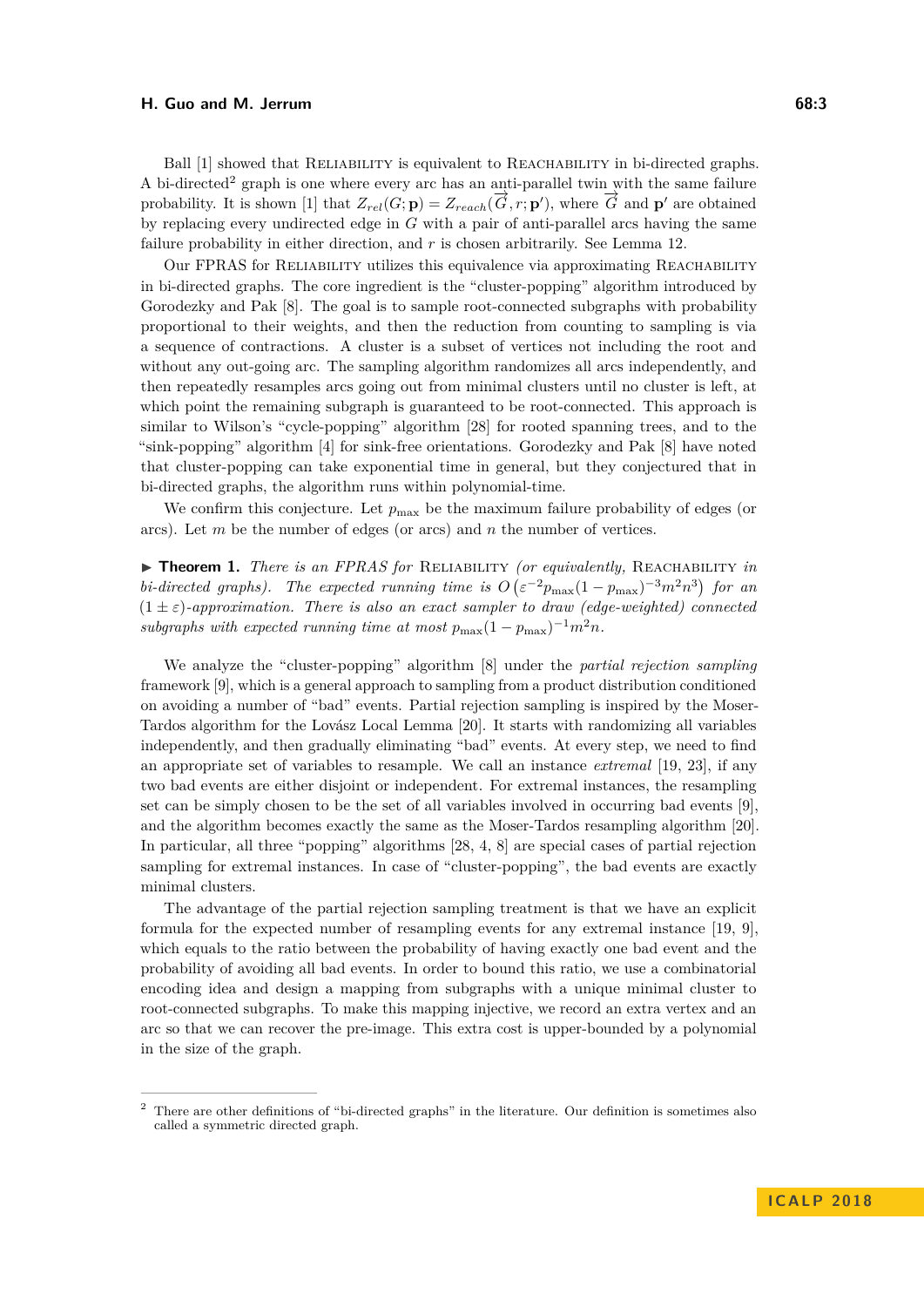#### **68:4 Approximating Network Reliability**

Cluster-popping only draws root-connected subgraphs in the bi-directed setting. In order to sample connected subgraphs in the undirected setting, we provide an alternative proof of the equivalence between Reliability and Reachability in bi-directed graphs, which essentially is a coupling argument. This coupling has a new consequence that, once we have a sample of a root-connected subgraph, it is easy to generate a connected subgraph according to the correct distribution.

In Section [2](#page-3-0) we introduce the "cluster-popping" algorithm and the partial rejection framework. In Section [3](#page-4-0) we analyze its running time in bi-directed graphs. For completeness, in Section [4](#page-7-0) we include the approximate counting algorithm due to Gorodezky and Pak [\[8\]](#page-11-0). In Section [5](#page-8-0) we give a coupling proof of the equivalence between Reliability and Reachability in bi-directed graphs. In Section [6](#page-10-3) we conclude by mentioning a few open problems.

# <span id="page-3-0"></span>**2 Cluster-popping**

Let  $G = (V, A)$  be a directed<sup>[3](#page-3-1)</sup> graph with root *r*. The graph G is called *root-connected* if there is a directed path in *G* from every non-root vertex to *r*. Let  $0 < p_e < 1$  be the failure probability of arc  $e$ , and define the weight of a subgraph  $S$  to be  $wt(S) :=$  $\prod_{e \in S} (1 - p_e) \prod_{e \notin S} p_e$ . Then reachability,  $Z_{reach}(G, r; \mathbf{p})$ , is defined as follows,

$$
Z_{reach}(G,r; \mathbf{p}) := \sum_{\substack{S \subseteq A \\ (V,S) \text{ is root-connected}}} \mathrm{wt}(S).
$$

Here,  $\mathbf{p} = (p_e : e \in A)$  denotes the vector of failure probabilities.

Let  $\pi_G(\cdot)$  (or  $\pi(\cdot)$  for short) be the distribution resulting from choosing each arc *e* independently with probability  $1 - p_e$ , and conditioning on the resulting graph being rootconnected. In other words, the support of  $\pi(\cdot)$  is the collection of all root-connected subgraphs, and the probability of each subgraph  $S$  is proportional to its weight wt( $S$ ). Then  $Z_{reach}(G, r; \mathbf{p})$  is the normalizing factor of the distribution  $\pi(\cdot)$ . Gorodezky and Pak [\[8\]](#page-11-0) have shown that approximating  $Z_{reach}(G, r; \mathbf{p})$  can be reduced to sampling from  $\pi(\cdot)$  when the graph is bi-directed.

The "cluster-popping" algorithm of Gorodezky and Pak [\[8\]](#page-11-0), to sample root-connected subgraphs from  $\pi(\cdot)$ , can be viewed as a special case of partial rejection sampling [\[9\]](#page-11-21) for extremal instances. With every arc *e* of *G* we associate a random variable that records whether that arc has failed. Bad events are characterized by the following notion of clusters.

▶ **Definition 2.** In a directed graph  $(V, A)$  with root *r*, a subset  $C ⊆ V$  of vertices is called a *cluster* if  $r \notin C$  and there is no arc  $u \to v \in A$  such that  $u \in C$  and  $v \notin C$ .

We say *C* is a *minimal cluster* if *C* is a cluster and for any proper subset  $C' \subset C$ ,  $C'$  is not a cluster.

If  $(V, A)$  contains no cluster, then it is root-connected. For each vertex *v*, let  $A_{out}(v)$  be the set of outgoing arcs from *v*. We also abuse the notation to write  $A_{\text{out}}(S) = \bigcup_{v \in S} A_{\text{out}}(v)$ for a subset *S*  $\subset$  *V* of vertices. Notice that  $A_{out}(S)$  contains edges between vertices inside *S*. To "pop" a cluster *C*, we re-randomize all arcs in  $A_{\text{out}}(C)$ . However, re-randomizing clusters does not yield the desired distribution. We will instead re-randomize minimal clusters.

<span id="page-3-2"></span><span id="page-3-1"></span><sup>&</sup>lt;sup>3</sup> It is easy to see that in a undirected graph, reachability is the same as all-terminal reliability.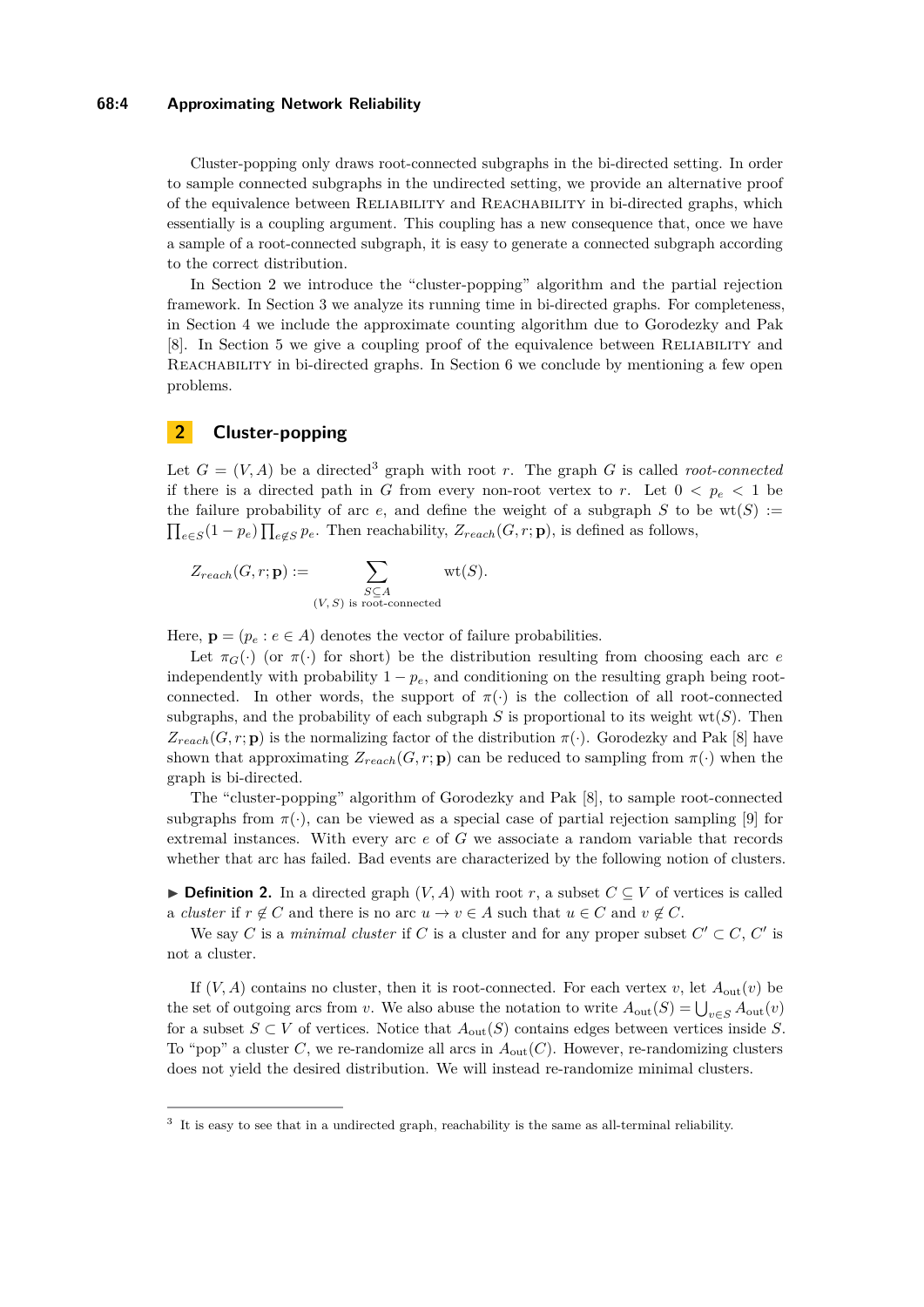<span id="page-4-2"></span>

| <b>Algorithm 1</b> Cluster Popping.                                                          |
|----------------------------------------------------------------------------------------------|
| Let S be a subset of arcs by choosing each arc e with probability $1 - p_e$ independently.   |
| while There is a cluster in $(V, S)$ . do                                                    |
| Let $C_1, \ldots, C_k$ be all minimal clusters in $(V, S)$ , and $C = \bigcup_{i=1}^k C_i$ . |
| Re-randomize all arcs in $A_{\text{out}}(C)$ to get a new S.                                 |
| end while                                                                                    |
| return $S$                                                                                   |

#### ▶ Claim 3. *Any minimal cluster is strongly connected.*

**Proof.** Let *C* be a minimal cluster, and  $v \in C$  be an arbitrary vertex in *C*. We claim that *v* can reach all vertices of *C*. If not, let *C*<sup> $\prime$ </sup> be the set of reachable vertices of *v* and  $C' \subsetneq C$ . Since  $C'$  does not have any outgoing arcs,  $C'$  is a cluster. This contradicts to the minimality of  $C$ .

<span id="page-4-1"></span>► Claim 4. *If*  $C_1$  *and*  $C_2$  *are two distinct minimal clusters, then*  $C_1 \cap C_2 = \emptyset$ *.* 

**Proof.** By Claim [3,](#page-3-2)  $C_1$  and  $C_2$  are both strongly connected components. If  $C_1 \cap C_2 \neq \emptyset$ , then they must be identical.

For every subset  $C \subseteq V$  of vertices, we define a bad event  $B_C$ , which occurs if C is a minimal cluster. Observe that  $B_C$  relies only on the status of arcs in  $A_{out}(C)$ . Thus, if  $C_1 \cap C_2 = \emptyset$ , then  $B_{C_1}$  and  $B_{C_2}$  are independent, even if some of their vertices are adjacent. By Claim [4,](#page-4-1) we know that two bad events  $B_{C_1}$  and  $B_{C_2}$  are either independent or disjoint. Thus the aforementioned extremal condition is met. Moreover, it was shown [\[9,](#page-11-21) Theorem 8] that if the instance is extremal, then at every step, we only need to resample variables involved in occurring bad events. This leads to the cluster-popping algorithm of Gorodezky and Pak [\[8\]](#page-11-0), which is formally described in Algorithm [1.](#page-4-2)

The correctness of Algorithm [1](#page-4-2) is first shown by Gorodezky and Pak [\[8\]](#page-11-0). It can also be easily verified using [\[9,](#page-11-21) Theorem 8].

 $\triangleright$  **Theorem 5** ([\[8,](#page-11-0) Theorem 2.2]). *The output of Algorithm [1](#page-4-2) is drawn from*  $\pi_G$ .

An advantage of thinking in the partial rejection sampling framework is that we have a closed form formula for the expected running time of these algorithms on extremal instances. Let  $\Omega_k$  be the collection of subgraphs with *k* minimal clusters, and  $Z_k := \sum_{S \in \Omega_k} \text{wt}(S)$ . Then  $Z_0 = Z_{reach}(G, r; \mathbf{p})$ , since any subgraph in  $\Omega_0$  has no cluster and is thus root-connected.

<span id="page-4-3"></span> $\triangleright$  **Theorem 6** ([\[9\]](#page-11-21)). Let *T* be the number of resampled events of the partial rejection sampling *algorithm for extremal instances. Then*  $\mathbb{E} T = \frac{Z_1}{Z_0}$ . In particular, for Algorithm [1,](#page-4-2) T is the *number of popped clusters.*

The less-than-or-equal-to direction of Theorem [6](#page-4-3) was shown by Kolipaka and Szegedy [\[19\]](#page-11-23), which is the direction we will need later. The other direction is useful to show running-time lower bounds, but that is not our focus in this paper.

## <span id="page-4-0"></span>**3 Running time of Algorithm [1](#page-4-2) in bi-directed graphs**

Gorodezky and Pak [\[8\]](#page-11-0) have given examples of directed graphs in which Algorithm [1](#page-4-2) requires exponential time. In the following we focus on bi-directed graphs. A graph *G* is called *bi-directed* if  $u \to v$  is present in *G*, then  $v \to u$  is present in *G* as well, and the failure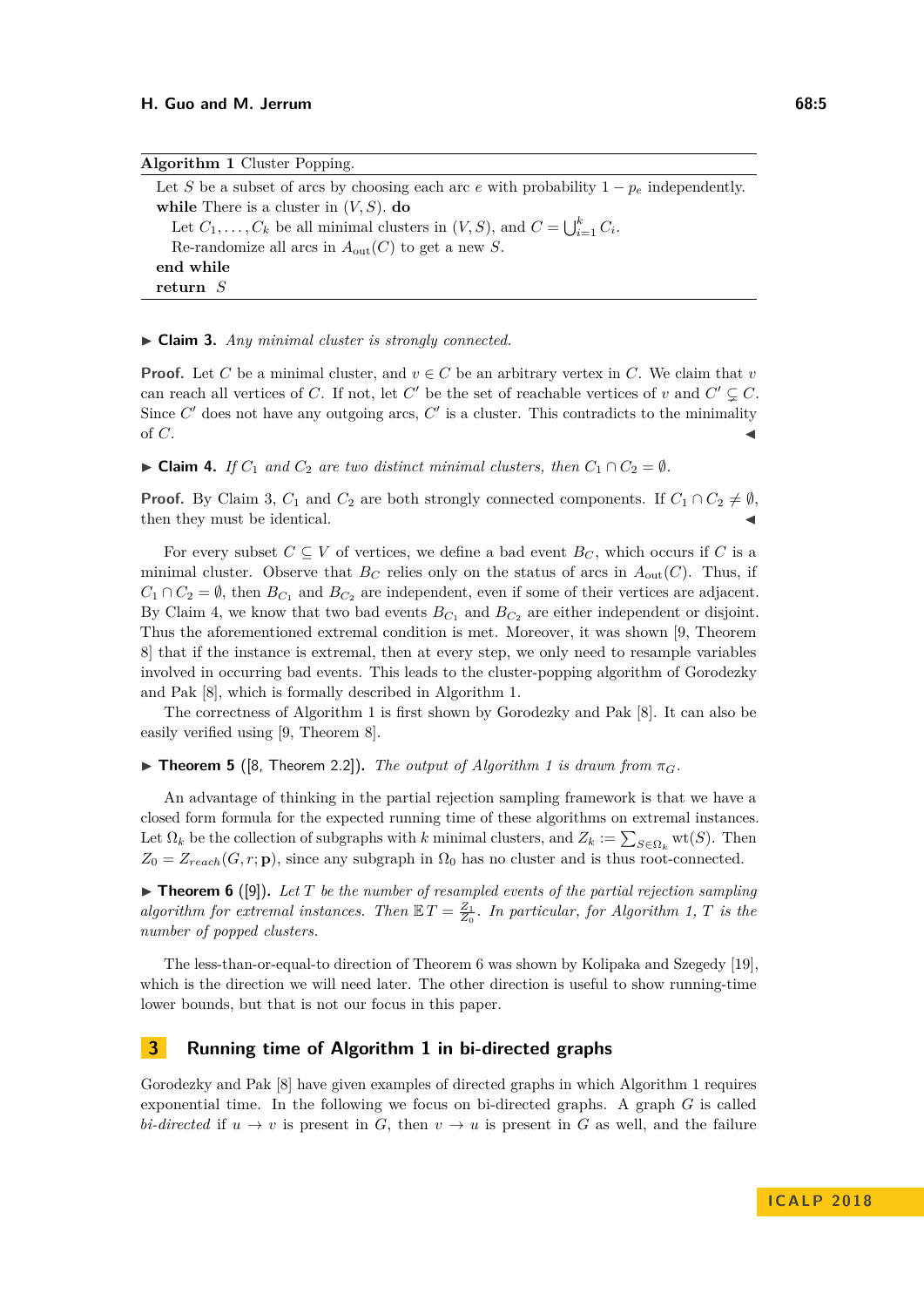<span id="page-5-0"></span>

**Figure 1** An illustration of *R*, *U*, and  $u \rightarrow u'$ .

probabilities are the same for these two arcs. We use BI-DIRECTED REACHABILITY to denote REACHABILITY in bi-directed graphs. For an arc  $e = u \rightarrow v$ , let  $\overline{e} := v \rightarrow u$  denote its reverse arc. Then in a bi-directed graph,  $p_e = p_{\overline{e}}$ .

<span id="page-5-1"></span> $\blacktriangleright$  **Lemma 7.** Let  $G = (V, A)$  be a root-connected bi-directed graph with root *r*. We have that  $Z_1 \le \max_{e \in A} \left\{ \frac{p_e}{1-p_e} \right\} mnZ_0$ , where  $n = |V|$ , and  $m = |A|$ .

**Proof.** We construct an injective mapping  $\varphi : \Omega_1 \to \Omega_0 \times V \times A$ . For each subgraph  $S \in \Omega_1$ ,  $\varphi(S)$  is defined by "repairing" *S* so that no minimal cluster is present. We choose in advance an arbitrary ordering of vertices and arcs. Let *C* be the unique minimal cluster in *S* and *v* be the first vertex in *C*. Let *R* denote the set of all vertices which can reach the root *r* in the subgraph *S*. Since  $S \in \Omega_1$ ,  $R \neq V$ . Let  $U = V \setminus R$ . Since *G* is root-connected, there is an arc in *A* from *U* to *R*. Let  $u \to u'$  be the first such arc, where  $u \in U$  and  $u' \in R$ . We let

 $\varphi(S) := (S_{\text{fix}}, v, u \to u'),$ 

where  $S_{\text{fix}} \in \Omega_0$  is defined next. Figure [1](#page-5-0) is an illustration of these objects.

Consider the subgraph  $H = (U, S[U])$ , where

$$
S[U] := \{ x \to y \mid x \in U, y \in U, x \to y \in S \}.
$$

We consider the directed acyclic graph (DAG) of strongly connected components of *H*, and call it  $\hat{H}$ . (We use the decoration  $\hat{}$  to denote arcs, vertices, etc. in  $\hat{H}$ .) To be more precise, we replace each strongly connected component by a single vertex. For a vertex  $w \in U$ , let [*w*] denote the strongly connected component containing *w*. For example, [*v*] is the same as the minimal cluster C by Claim [3.](#page-3-2) We may also view  $[w]$  as a vertex in  $\hat{H}$  and we do not distinguish the two views. The arcs in  $\hat{H}$  are naturally induced by  $S[U]$ . Namely, for  $[x] \neq [y]$ , an arc  $[x] \to [y]$  is present in  $\hat{H}$  if there exists  $x' \in [x]$ ,  $y' \in [y]$  such that  $x' \to y' \in S$ .

We claim that  $\hat{H}$  is root-connected with root [*v*]. This is because [*v*] must be the unique sink in  $\hat{H}$  and  $\hat{H}$  is acyclic. If there is another sink  $[w]$  where  $v \notin [w]$ , then  $[w]$  is a minimal cluster in *H*. This contradicts  $S \in \Omega_1$ .

Since  $\widehat{H}$  is root-connected, there is at least one path from [*u*] to [*v*]. Let  $\widehat{W}$  denote the set of vertices of  $\hat{H}$  that can be reached from [*u*] in  $\hat{H}$  (including [*u*]), and  $W := \{x \mid [x] \in \hat{W}\}.$ Then *W* is a cluster and [*u*] is the unique source in  $\widehat{H}[\widehat{W}]$ . As  $\widehat{H}$  is root-connected,  $[v] \in \widehat{W}$ . Define

$$
S_{\text{flip}} := \{ x \to y \mid [x] \neq [y], \ x, y \in W, \text{ and } x \to y \in S \},
$$

which is the set of edges to be flipped. Notice that  $S[W]$  is different from  $S_{\text{flip}}$ , namely all arcs that are inside strongly connected components are ignored in  $S_{\text{flip}}$ . Now we are ready to define  $S_{\text{fix}}$ . We reverse all arcs in  $S_{\text{flip}}$  and add the arc  $u \to u'$  to fix the minimal cluster.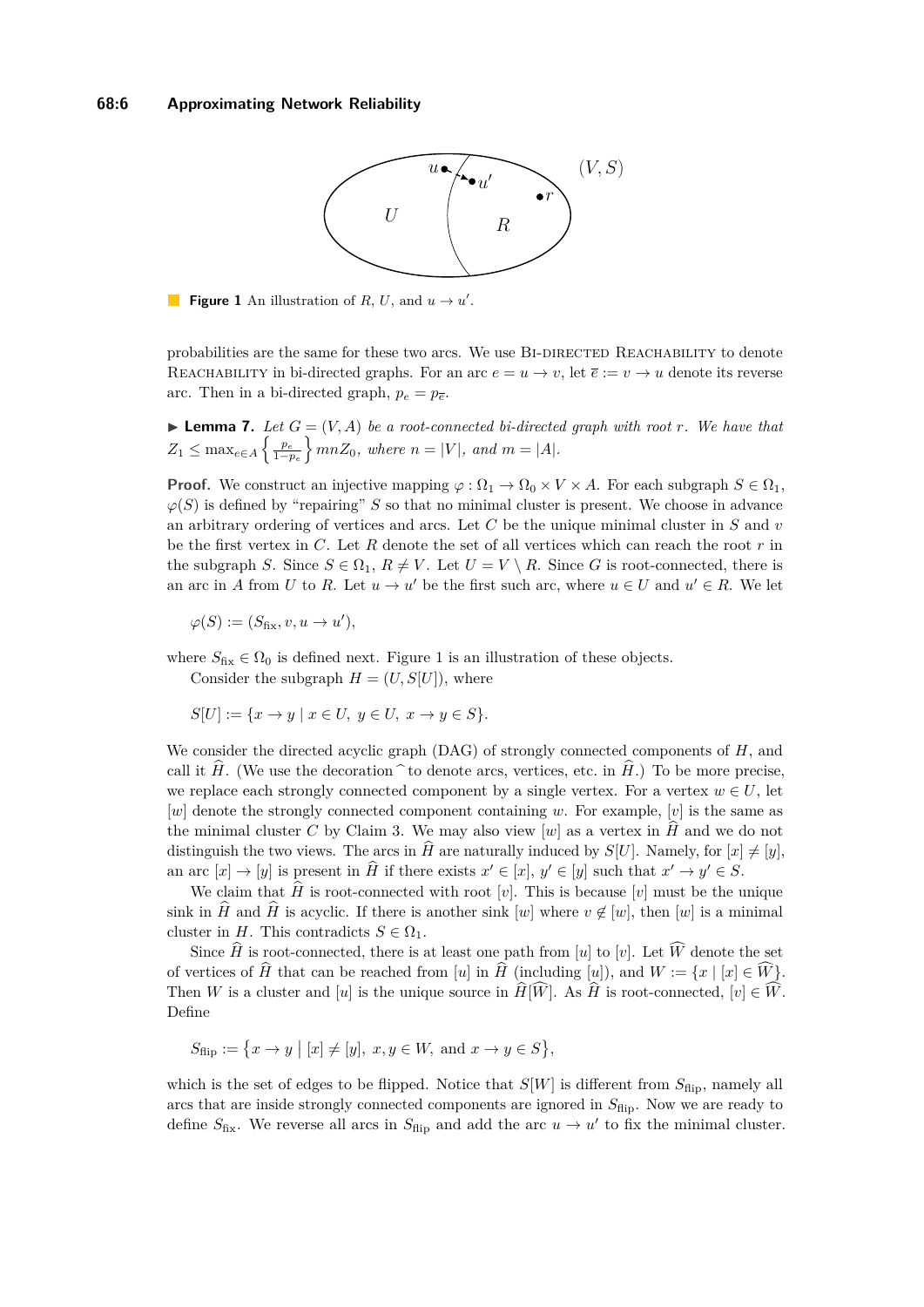#### <span id="page-6-0"></span>**H. Guo and M. Jerrum 68:7**



**Figure 2** An example of  $S_{\text{flip}}$  (red arcs) in the subgraph  $(V, S)$ . Dashed arcs are to be added to *S*fix. The underlying graph has more arcs than are drawn here.

Formally, let

$$
S_{\text{fix}} := S \cup \{u \to u'\} \cup \{y \to x \mid x \to y \in S_{\text{flip}}\} \setminus S_{\text{flip}}.
$$

Figure [2](#page-6-0) is an example of these objects we defined.

Let  $\hat{H}_{\text{fix}}$  be the graph obtained from  $\hat{H}$  by reversing all arcs induced by  $S_{\text{flip}}$ . Observe that [*u*] becomes the unique sink in  $\widehat{H}_{fix}[\widehat{W}]$  (and [*v*] becomes the unique source).

We verify that  $S_{fix} \in \Omega_0$ . For any  $x \in R$ , *x* can still reach *r* in  $(V, S_{fix})$  since the path from *x* to *r* in  $(V, S)$  is not changed. Since  $u \to u' \in S_{fix}$ , *u* can reach  $u' \in R$  and hence *r*. For any  $y \in W$ , *y* can reach *u* as [*u*] is the unique sink in  $H_{\text{fix}}[W]$ . For any  $z \in U \setminus W$ , *z* can reach  $v \in W$  since the path from *z* to *v* in  $(V, S)$  is not changed.

Next we verify that  $\varphi$  is injective. To do so, we show that we can recover *S* given  $S_{\text{fix}}$ .  $u \to u'$ , and *v*. First remove  $u \to u'$  from  $S_{fix}$ . The set of vertices which can reach *r* in  $(V, S_{\text{fix}} \setminus \{u \to u'\})$  is exactly R in  $(V, S)$ . Namely we can recover U and R. As a consequence, we can recover all arcs in *S* that are incident with *R*, as these arcs are not changed.

What is left to do is to recover arcs in  $S[U]$ . To do so, we need to find out which arcs have been flipped. We claim that  $\hat{H}_{fix}$  is acyclic. Suppose there is a cycle in  $\hat{H}_{fix}$ . Since  $\hat{H}$ is acyclic, the cycle must involve flipped arcs and thus vertices in  $\hat{W}$ . Let  $[x] \in \hat{W}$  be the lowest one under the topological ordering of  $\widehat{H}[\widehat{W}]$ . Since  $\widehat{W}$  is a cluster, the outgoing arc  $[x] \rightarrow [y]$  along the cycle in  $\hat{H}_{fix}$  must have been flipped, implying that  $[y] \in \hat{W}$  and  $[y] \rightarrow [x]$ is in  $H[W]$ . This contradicts to the minimality of  $[x]$ .

Since  $\hat{H}_{\text{fix}}$  is acyclic, the strongly connected components of  $H_{\text{fix}} := (U, S_{\text{fix}}[U])$  are identical to those of  $H = (U, S[U])$ . Hence contracting all strongly connected components of  $H_{fix}$  results in exactly  $\widehat{H}_{fix}$ . All we need to recover now is the set  $\widehat{W}$ . Let  $\widehat{W}'$  be the set of vertices reachable from  $[v]$  in  $\hat{H}_{fix}$ . It is easy to see that  $\hat{W} \subseteq \hat{W}'$ . We claim that actually  $\widehat{W} = \widehat{W}'$ . For any  $[x] \in \widehat{W}'$ , there is a path from  $[v]$  to  $[x]$  in  $\widehat{H}_{\text{fix}}$ . Suppose  $[x] \notin \widehat{W}$ . Since  $[v] \in \widehat{W}$ , we may assume that  $[y]$  is the first vertex along the path such that  $[y] \to [z]$  where  $[z] \notin \widehat{W}$ . Thus  $[y] \to [z]$  has not been flipped and is present in  $\widehat{H}$ . However, this contradicts the fact that  $\widehat{W}$  is a cluster in  $\widehat{H}$ .

To summarize, given  $S_{\text{fix}}$ ,  $u \to u'$ , and *v*, we may uniquely recover *S*. Hence the mapping  $\varphi$  is injective. Moreover, flipping arcs does not change the weight as  $p_e = p_{\overline{e}}$ , and only adding the arc  $u \to u'$  would. We have that  $\text{wt}(S_{\text{fix}}) = \frac{1-p_{u \to u'}}{p_{u \to u'}} \text{wt}(S)$ . The lemma follows.

We remark that an alternative way of repairing *S* in the proof above is to reverse all arcs in  $S[W]$  without defining  $S_{\text{flip}}$ . The key point is that doing so leaves the strongly connected components intact. However this makes the argument less intuitive.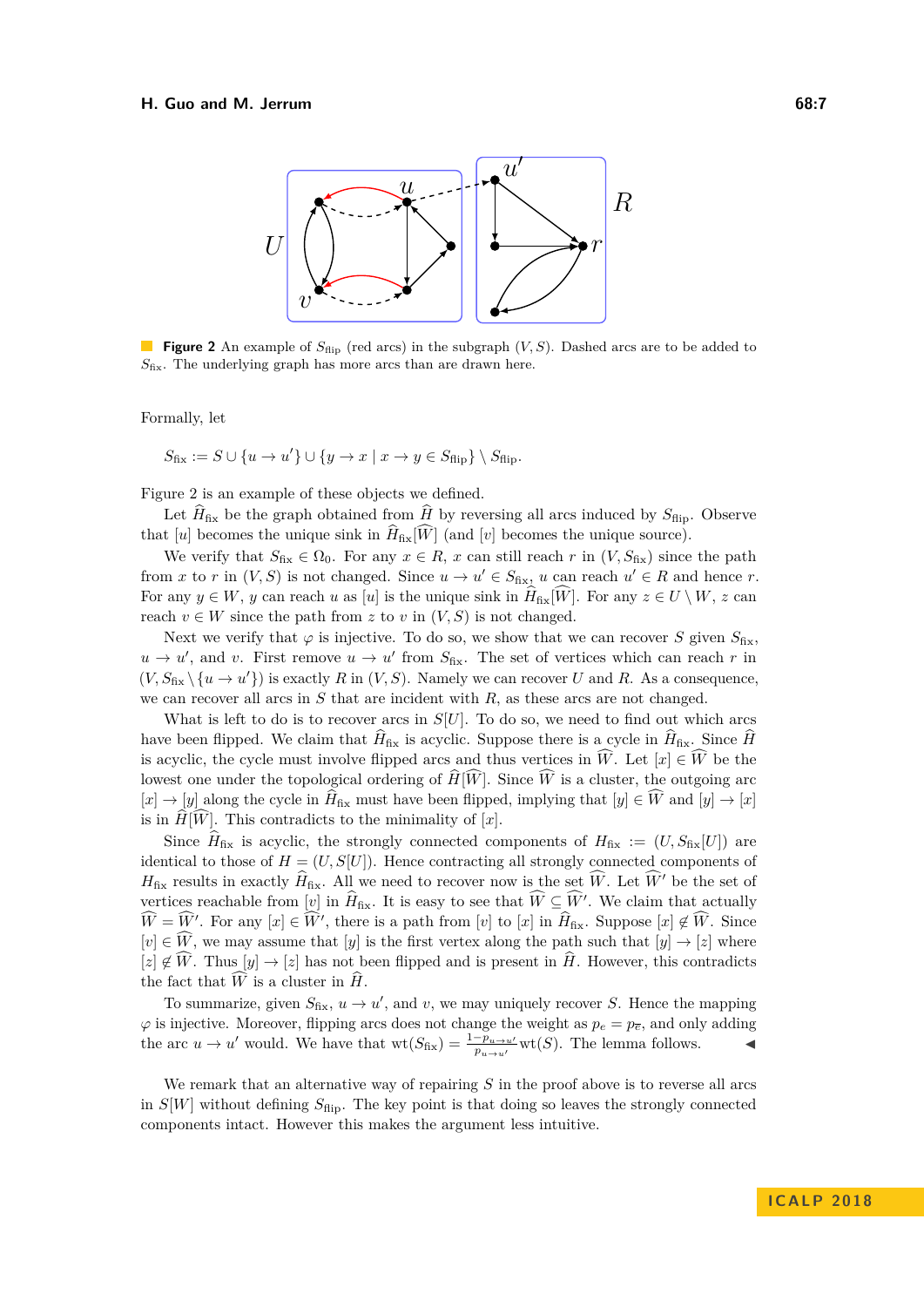#### **68:8 Approximating Network Reliability**

Let  $p_{\text{max}} = \max_{e \in A} p_e$ . Combining Theorem [6](#page-4-3) and Lemma [7,](#page-5-1) we have the following theorem. Notice that for each popping, we resample only a subset of arcs.

<span id="page-7-1"></span>▶ **Theorem 8.** Let *T* be the expected number of popped clusters in Algorithm [1.](#page-4-2) For a *root-connected bi-directed graph*  $G = (V, A)$ ,  $\mathbb{E} T \le \frac{p_{\text{max}}}{1-p_{\text{max}}} mn$ , where  $n = |V|$ , and  $m = |A|$ . The expected running time is at most  $\frac{p_{\text{max}}}{1-p_{\text{max}}}m^2n$ .

# <span id="page-7-0"></span>**4 Approximate counting**

We include the approximate counting algorithm of Gorodezky and Pak [\[8\]](#page-11-0) for completeness. Let  $G = (V, A)$  be an instance of BI-DIRECTED REACHABILITY with root r and parameters **p**. We construct a sequence of graphs  $G_0, ..., G_{n-1}$  where  $n = |V|$  and  $G_0 = G$ . Given  $G_{i-1}$ , choose two arbitrary adjacent vertices  $u_i$  and  $v_i$ , remove all arcs between  $u_i$  and  $v_i$  (in either direction), and identify  $u_i$  and  $v_i$  to get  $G_i = (V_i, A_i)$ . Namely we contract all arcs between  $u_i$  and  $v_i$ , but parallel arcs in the resulting graph are preserved. If one of  $u_i$  and  $v_i$  is  $r$ , the new vertex is labelled *r*. Thus  $G_{n-1} = (\{r\}, \emptyset)$ . Since  $A_i$  is always a subset of  $A$ , we denote by  $\mathbf{p}_i$  the parameters  $\mathbf{p}$  restricted to  $A_i$ .

For  $i = 1, \ldots, n-1$ , define a random variable  $R_i$  as follows:

$$
R_i := \begin{cases} 1 & (V_{i-1}, S_{i-1}) \text{ is root-connected in } G_{i-1}; \\ 0 & \text{otherwise}, \end{cases}
$$

where  $S_{i-1} \subset A_{i-1}$  is a random root-connected subgraph drawn from the distribution  $\pi_{G_i}(\cdot)$ , together with all arcs *e* between  $u_i$  and  $v_i$  added independently with probability  $1 - p_e$ . It is easy to see that

$$
\mathbb{E}\,R_i = \frac{Z_{reach}(G_{i-1}, r; \mathbf{p}_{i-1})}{Z_{reach}(G_i, r; \mathbf{p}_i)}, \quad \text{and} \quad Z_{reach}(G, r; \mathbf{p}) = \prod_{i=1}^{n-1} \mathbb{E}\,R_i.
$$

Let  $p_{\text{max}} = \max_{e \in A} p_e$  and  $s = \lceil 5(1 - p_{\text{max}})^{-2}(n-1)\varepsilon^{-2} \rceil$  where *s* is the desired precision. We estimate  $\mathbb{E} R_i$  by the empirical mean of *s* independent samples of  $Z_i$ , denoted by  $\widetilde{R}_i$ , and let  $\widetilde{Z} = \prod_{i=1}^{n-1} \widetilde{R}_i$  and  $Z = Z_{reach}(G, r; \mathbf{p})$ . Gorodezky and Pak [\[8\]](#page-11-0) showed the following.

▶ Proposition 9 ([\[8,](#page-11-0) Section 9]).  $Pr( |Z - \widetilde{Z}| > εZ ) ≤ 1/4.$ 

In order to sample  $Z_i$ , we use Algorithm [1](#page-4-2) to draw independent samples of root-connected subgraphs. Theorem [8](#page-7-1) implies that each sample takes at most  $\frac{p_{\text{max}}}{1-p_{\text{max}}} m^2 n$  time in expectation. We need  $O\left(\frac{n}{\varepsilon^2(1-p_{\text{max}})^2}\right)$  samples for each  $Z_i$ . Putting everything together, we obtain the following theorem.

<span id="page-7-2"></span>▶ **Theorem 10.** *There is an FPRAS for* BI-DIRECTED REACHABILITY*. The expected running time is*  $O\left(\varepsilon^{-2}p_{\text{max}}(1-p_{\text{max}})^{-3}m^2n^3\right)$  for an  $(1 \pm \varepsilon)$ -approximation.

A natural question is what if  $1 - p_{\text{max}}$  is close to 0. Intuitively, this means that some arc is very likely to fail. We note that, if  $1 - p_e = O(n^{-3})$  for every arc *e*, then with high probability, sampling from the distribution  $\pi(\cdot)$  yields a rooted spanning tree (with probability proportional to its weight). Thus, in this case, we can approximate  $\pi(\cdot)$  by an efficient rooted spanning tree sampler, for example, the cycle-popping algorithm [\[28\]](#page-11-19) (which runs in time *O*(*mn*) in expectation).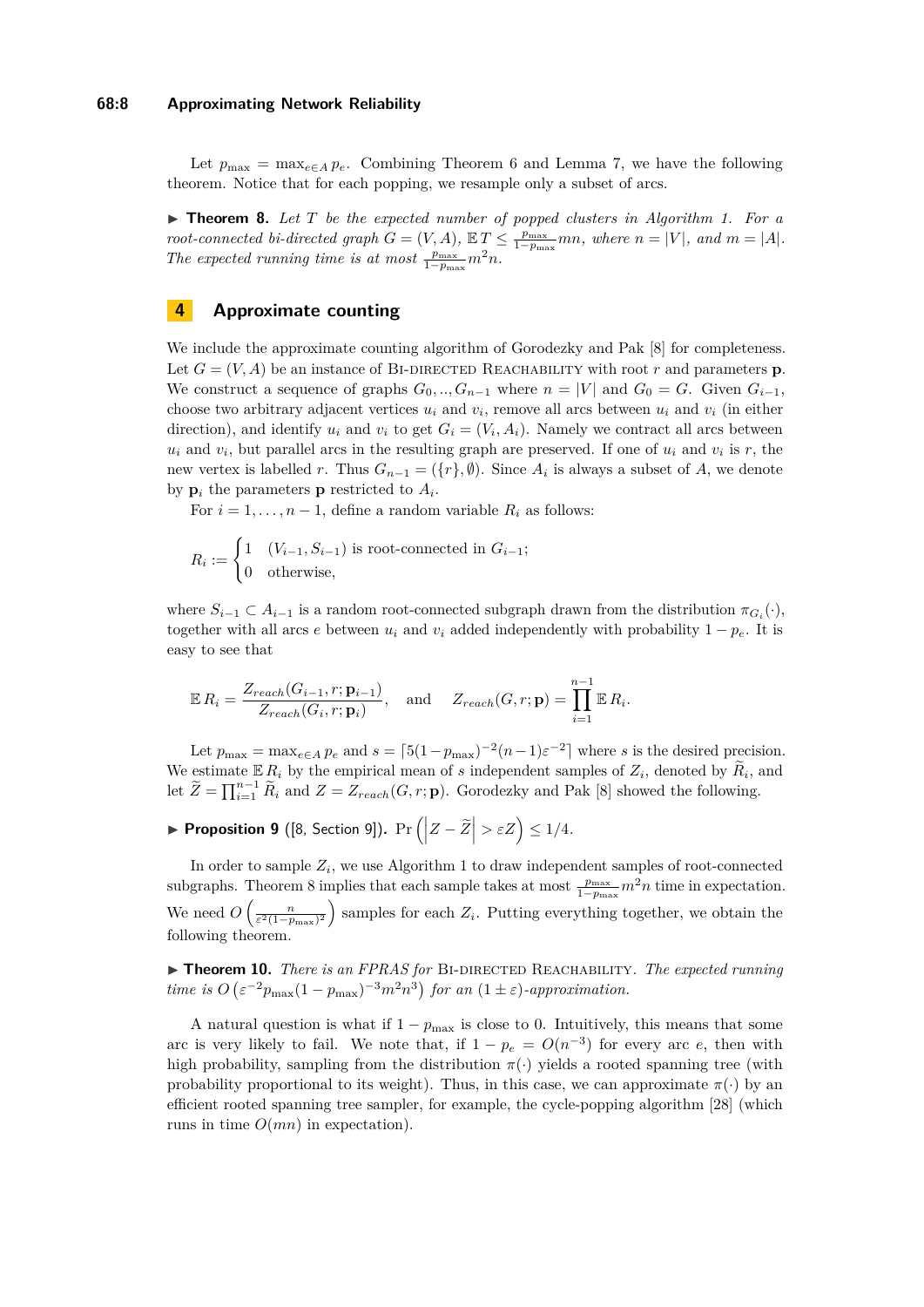## <span id="page-8-0"></span>**5 Coupling between reliability and bi-directed reachability**

In this section, we give an alternative proof of Ball's equivalence between RELIABILITY and BI-DIRECTED REACHABILITY [\[1,](#page-10-2) Corollary 1]. Our proof constructs a coupling, between the (edge-weighted) distribution of connected subgraphs in the undirected setting, and the (edgeweighted) distribution of root-connected subgraphs in the bi-directed setting. This coupling, together with Algorithm [1,](#page-4-2) yields an efficient exact sampler for connected subgraphs.

We use  $\{u, v\}$  to denote an undirected edge, and  $(u, v)$  or  $(v, u)$  to denote a directed one (namely an arc). Let  $G = (V, E)$  be an undirected graph, and  $\mathbf{p} = (p_e)_{e \in E}$  be a vector of failure probabilities. Let  $\overline{G} = (V, A)$  be the bi-directed graph obtained by replacing every edge in *G* with a pair of anti-parallel arcs. Namely,  $A = \{(u, v), (v, u) | \{u, v\} \in E\}$ . Moreover, let  $p_{(u,v)} = p_{(v,u)} = p_{\{u,v\}}$  and denote these failure probabilities by  $\mathbf{p}'$ . For  $S \subseteq E$ or  $S \subseteq A$ , let  $\text{wt}(S) = \prod_{e \in S} (1 - p_e) \prod_{e \notin S} p_e$ .

Consider the following coupling between the product distribution over edges of *G* and the one over arcs of  $\tilde{G}$ . We reveal edges in a breadth-first search (BFS) fashion in both graphs, from the same "root" vertex r. If an edge  $\{u, v\}$  is present in the subgraph of *G*, we couple it with the arc  $(u, v)$  or  $(v, u)$ , whose direction is pointing towards r in the subgraph of  $\vec{G}$ . The arc in the other direction is drawn independently from everything else. The key observation is that to decide the set of vertices that can reach  $r$ , at any point, only one direction of a bi-directed edge is useful and the other is irrelevant. One can verify that in the end, the subgraph of *G* is connected if and only if the subgraph of  $\vec{G}$  is root-connected. We will formalize this intuition next.

Fix an arbitrary ordering of V, which will be used for the exploration, and let the first vertex be a distinguished root *r*. Let  $\mathcal{P}(S)$  denote the power set of *S* for a set *S*. Define a mapping  $\Phi : \mathcal{P}(E) \to \mathcal{P}(A)$  as follows. For  $S \subseteq E$ , we explore all vertices that can reach r in  $(V, S)$  in a deterministic order, and add arcs to  $\Phi(S)$  in the direction towards *r*. To be more specific, we maintain the set of explored and the set of active vertices, denoted by  $V_e$  and *V<sub>a</sub>*, respectively. At the beginning,  $V_e = \emptyset$  and  $V_a = \{r\}$ . Given  $V_e$  and  $V_a$ , let *v* be the first vertex (according to the predetermined ordering) in  $V_a$ . For all  $u \in V \setminus V_e$ , if  $\{u, v\} \in S$ , add  $(u, v)$  to  $\Phi(S)$  and add *u* to  $V_a$  (*u* may be in  $V_a$  already). Then move *v* from  $V_a$  to  $V_e$ . This process ends when all vertices that can reach  $r$  in  $(V, S)$  are explored. Let  $\sigma_S$  be the arriving order of  $V_e$ . We will call  $\sigma_S$  the traversal order. We remark that if  $\{u, v\} \in S$  then exactly one of the arcs  $(u, v)$  and  $(v, u)$  is in  $\Phi(S)$ , and otherwise neither arc is in  $\Phi(S)$ .

Strictly speaking, the exploration above is not a BFS  $(V_a$  may contain a newly added vertex that is lower in the predetermined ordering than all other older vertices). To perform a BFS we need to in addition maintain a layer ordering, which seems unnecessary. The key properties of the exploration are: 1) all edges incident to the current vertex are processed; 2)  $V_e$  is always connected (or root-connected for  $\Psi$  below).

Similarly, define  $\Psi : \mathcal{P}(A) \to \mathcal{P}(E)$  as follows. For  $S' \subseteq A$ , we again maintain  $V_e$  and  $V_a$ , and initialize  $V_e = \emptyset$  and  $V_a = \{r\}$ . Given  $V_e$  and  $V_a$ , let *v* be the first vertex in  $V_a$ . For all  $u \in V \setminus V_e$ , if  $(u, v) \in S$ , add  $\{u, v\}$  to  $\Psi(S')$  and add *u* to  $V_a$ . Then move *v* from  $V_a$  to  $V_e$ . This process ends when all vertices that can reach  $r$  in  $(V, S')$  are explored. Analogously, let  $\sigma_{S'}$  be the arriving order of  $V_e$ . We remark that if  $(u, v) \notin S'$ , and *v* is visited before *u*, then  $\{u, v\} \notin \Psi(S')$ , even in case of  $(v, u) \in S'$ .

<span id="page-8-1"></span>Let  $\Omega := \{ S \subseteq E \mid (V, S) \text{ is connected} \}, \text{ and } \overrightarrow{\Omega} := \{ S \subseteq A \mid (V, S) \text{ is root-connected} \}.$ We have the following lemma.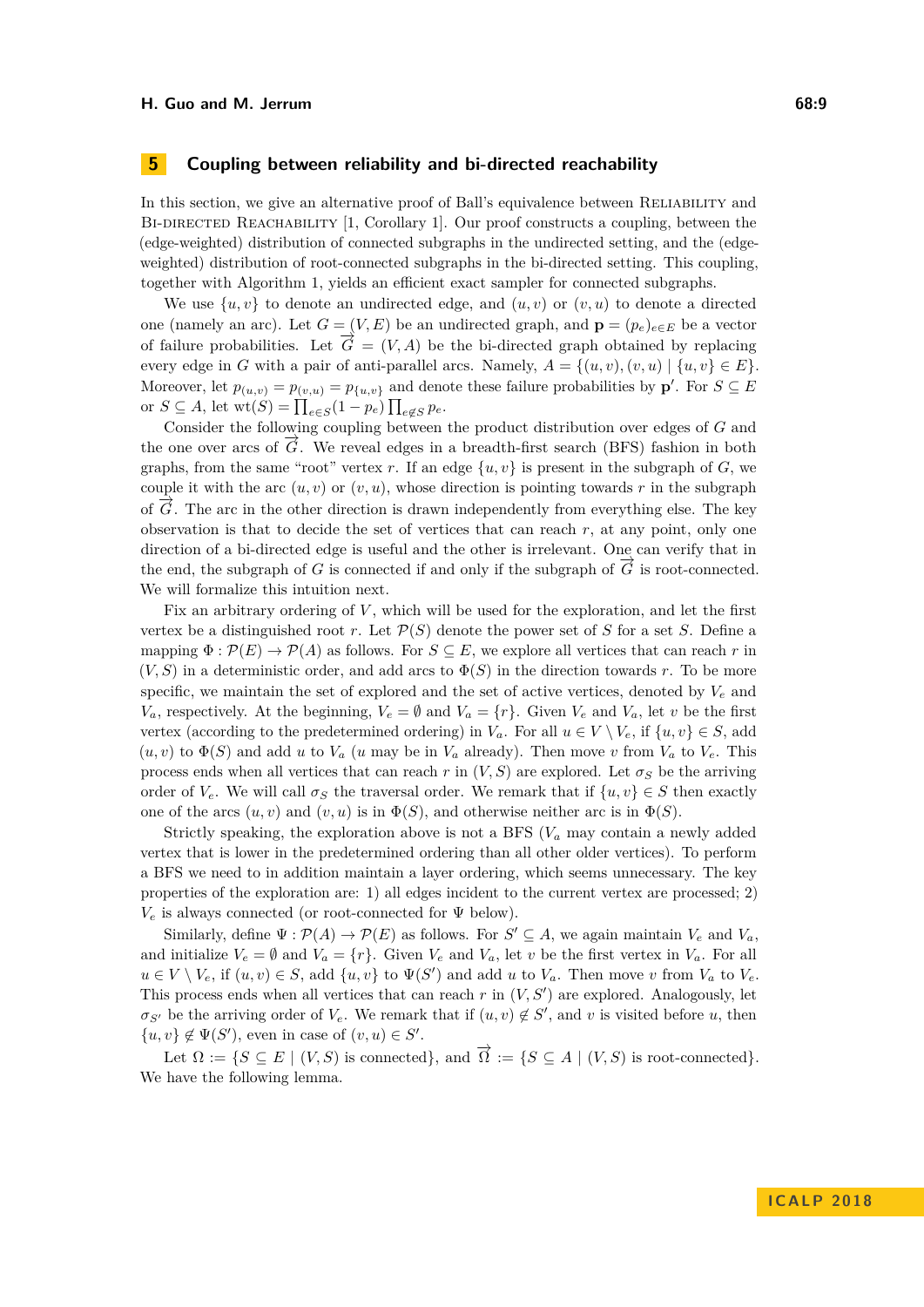**► Lemma 11.** *Let*  $Φ$ *,*  $Ψ$ *,*  $Ω$ *, and*  $\overrightarrow{\Omega}$  *be defined as above. Then the following hold:* 

- <span id="page-9-1"></span>**1.** *if*  $S \in \Omega$ *, then*  $\Phi(S) \in \overrightarrow{\Omega}$ *;*
- <span id="page-9-2"></span>**2.** *if*  $S' \in \overrightarrow{\Omega}$ *, then*  $\Psi(S') \in \Omega$ *;*
- <span id="page-9-3"></span>**3.** *if*  $S \in \Omega$ *, then*  $\Psi(\Phi(S)) = S$ *;*
- <span id="page-9-5"></span>**4.**  $\Psi(\overrightarrow{\Omega}) = \Omega$ ;
- <span id="page-9-6"></span>**5.** *for any*  $S \in \Omega$ ,  $\text{wt}(S) = \sum_{S' \in \Psi^{-1}(S)} \text{wt}(S')$ .
- **Proof. 1.** It is easy to verify that, at any point of the construction of  $\Phi$ , all vertices in  $V_e$ can reach *r*, in both  $(V, S)$  and  $(V, \Phi(S))$ . If  $S \in \Omega$ , then  $V_e = V$  at the end of  $\Phi$ . Hence (*V*,  $\Phi(S)$ ) is root-connected, and  $\Phi(S) \in \overrightarrow{\Omega}$ .
- **2.** This item is completely analogous to item [\(1\)](#page-9-1).
- **3.** If  $\{u, v\} \in S$  and *u* is processed first during the exploration, then  $(v, u) \in \Phi(S)$ . The traversal orderings  $\sigma_S$  and  $\sigma_{\Phi(S)}$  are the same. Hence, during the construction of  $\Psi(\Phi(S))$ , *u* is still processed first, and  $\{v, u\} \in \Psi(\Phi(S))$ . On the other hand, if  $\{u, v\} \notin S$ , then neither  $(u, v)$  nor  $(v, u)$  is in  $\Phi(S)$  and thus  $\{u, v\} \notin \Psi(\Phi(S))$ .
- **4.** This item is a straightforward consequence of items [\(1\)](#page-9-1), [\(2\)](#page-9-2), and [\(3\)](#page-9-3).
- **5.** By item [\(3\)](#page-9-3), we have that  $\Phi(S) \in \Psi^{-1}(S)$ . Let

$$
\Phi_c(S) := \left\{ (u, v) \mid (u, v) \notin \Phi(S) \text{ and } v < u \text{ in the traversal order } \sigma_{\Phi(S)} \right\}.
$$

Note that  $\Phi(S) \cup \Phi_c(S)$  covers all unordered pairs of vertices as  $S \in \Omega$ . Moreover,

<span id="page-9-4"></span>
$$
\prod_{e \in \Phi(S)} (1 - p_e) \prod_{e \in \Phi_c(S)} p_e = \text{wt}(S). \tag{*}
$$

Call *S*<sup> $\prime$ </sup> consistent with  $\Phi(S)$  if  $\Phi(S) \subseteq S'$  and  $S' \cap \Phi_c(S) = \emptyset$ .

We claim that  $S' \in \Psi^{-1}(S)$  if and only if  $S'$  is consistent with  $\Phi(S)$ . Suppose  $S'$  is not consistent with  $\Phi(S)$ . Consider the exploration of  $\Phi(S)$  and S' in the construction of  $\Psi$ simultaneously. Since *S'* is not consistent with  $\Phi(S)$ , either  $\Phi(S) \setminus S' \neq \emptyset$  or  $S' \cap \Phi_c(S) \neq \emptyset$ . Let *v* be the first vertex during the exploration so that there is an arc  $(u, v) \in \Phi(S) \setminus S'$ , or  $(u, v) \in S' \cap \Phi_c(S)$  for some  $u \notin V_e$ . Since  $S \in \Omega$ , all vertices will be processed, and such a *v* must exist. (In the latter case, since  $(u, v) \in \Phi_c(S)$ , *v* is active first.) If  $(u, v) \in \Phi(S) \setminus S'$ , then  $\{u, v\} \notin \Psi(S')$  but  $\{u, v\} \in \Psi(\Phi(S))$ . If  $(u, v) \in S' \cap \Phi_c(S)$ ,  $\{u, v\} \notin \Psi(\Phi(S))$  but  $\{u, v\} \in \Psi(S')$ . In either case,  $\Psi(S') \neq \Psi(\Phi(S)) = S$  (by item [\(3\)](#page-9-3)). On the other hand, if  $\Phi(S) \subseteq S'$  and  $S' \cap \Phi_c(S) = \emptyset$ , then we can trace through the construction of  $\Psi(\Phi(S))$  and  $\Psi(S')$  to verify that  $\Psi(S') = \Psi(\Phi(S)) = S$ . The claim together with ([∗](#page-9-4)) implies that

$$
\sum_{S' \in \Psi^{-1}(S)} \operatorname{wt}(S') = \sum_{S' \text{ is consistent with } \Phi(S)} \operatorname{wt}(S') = \prod_{e \in \Phi(S)} (1 - p_e) \prod_{e \in \Phi_c(S)} p_e = \operatorname{wt}(S).
$$

<span id="page-9-0"></span>▶ Lemma 12.  $Z_{rel}(G; \mathbf{p}) = Z_{reach}(\overrightarrow{G}, r; \mathbf{p}').$ 

**Proof.** First notice that  $Z_{rel}(G; \mathbf{p}) = \sum_{S \in \Omega} \text{wt}(S)$  and  $Z_{reach}(\vec{G}, r; \mathbf{p}') = \sum_{S \in \vec{\Omega}} \text{wt}(S)$ . By item [\(4\)](#page-9-5) of Lemma [11,](#page-8-1)  $\Psi(\vec{\Omega}) = \Omega$ , implying that  $(\Psi^{-1}(S))_{S \in \Omega}$  is a partition of  $\vec{\Omega}$ . Combining this with item [\(5\)](#page-9-6) of Lemma [11,](#page-8-1)

$$
\sum_{S \in \Omega} \text{wt}(S) = \sum_{S \in \Omega} \sum_{S' \in \Psi^{-1}(S)} \text{wt}(S') = \sum_{S' \in \overrightarrow{\Omega}} \text{wt}(S').
$$

The lemma follows.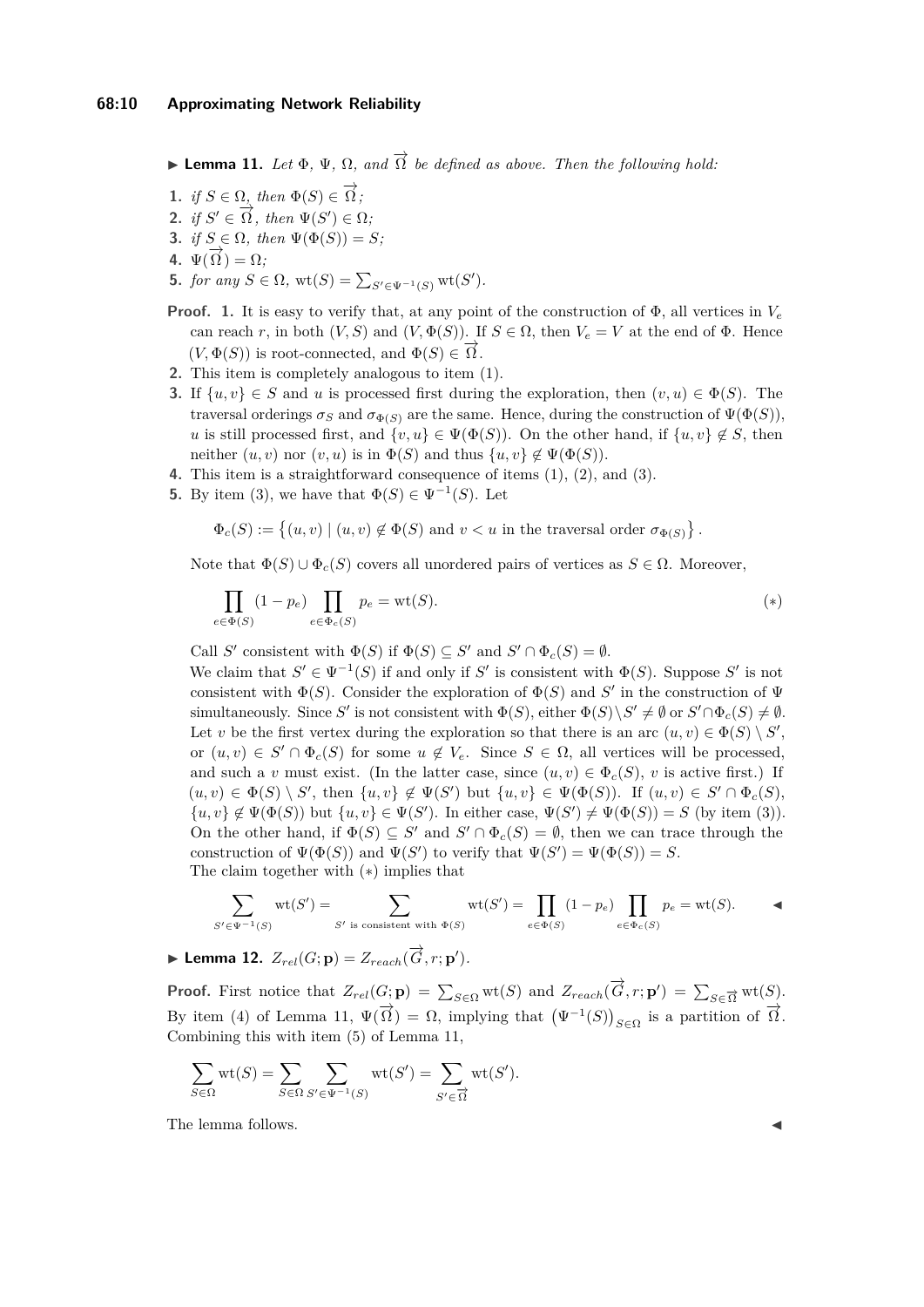#### **H. Guo and M. Jerrum 68:11**

Lemma [12](#page-9-0) is first shown by Ball [\[1,](#page-10-2) Corollary 2] via modifying edges one by one. Instead, our proof is essentially a coupling argument and has a new consequence that Algorithm [1](#page-4-2) can be used to sample edge-weighted connected subgraphs. Recall our notation  $\pi_G(\cdot)$ , and generalise it to undirected graphs. Thus, for an undirected (or directed) graph  $G$ ,  $\pi_G(\cdot)$  is the distribution resulting from drawing each edge (or arc) *e* independently with probability  $1 - p_e$ , and conditioning on the graph drawn being connected (or root-connected).

<span id="page-10-4"></span>► **Lemma 13.** *If a random root-connected subgraph S*<sup> $\prime$ </sup> *is drawn from*  $\pi_{\vec{G}}(\cdot)$ *, then*  $\Psi(S')$  *has distribution*  $\pi_G(\cdot)$ *.* 

**Proof.** Since  $S' \in \overrightarrow{G}'$ , by item [\(2\)](#page-9-2) of Lemma [11,](#page-8-1)  $\Psi(S') \in \Omega$ . Moreover, for any  $s \in \Omega$ ,

$$
\Pr[\Psi(S') = s] = \sum_{s' \in \Psi^{-1}(s)} \Pr[S' = s'] = \sum_{s' \in \Psi^{-1}(s)} \frac{\text{wt}(s')}{Z_{reach}(\overrightarrow{G}, r; \mathbf{p}')} = \frac{\text{wt}(s)}{Z_{rel}(G; \mathbf{p})} = \pi_G(s),
$$

where we used item  $(5)$  of Lemma [11](#page-8-1) and Lemma [12](#page-9-0) in the last line.

There is also a coupling going the reversed direction of Lemma [13,](#page-10-4) by drawing a random connected subgraph *S* from  $\pi_G(\cdot)$ , mapping it to  $\Phi(S)$ , and excluding all arcs in  $\Phi_c(S)$ . All other arcs are drawn independently. The resulting  $S'$  has distribution  $\pi_{\overrightarrow{G}}(\cdot)$ . Its correctness is not hard to prove, given Lemma [11,](#page-8-1) but it is not the direction of use to us and we omit its proof.

Theorem [10](#page-7-2) and Lemma [12](#page-9-0) imply the counting part of Theorem [1.](#page-2-1) Theorem [8](#page-7-1) and Lemma [13](#page-10-4) imply the sampling part of Theorem [1.](#page-2-1)

# <span id="page-10-3"></span>**6 Concluding remarks**

In this paper we give an FPRAS for RELIABILITY (or, equivalently, BI-DIRECTED REACHAB-ILITY), by confirming a conjecture of Gorodezky and Pak [\[8\]](#page-11-0). We also give an exact sampler for edge-weighted connected subgraphs with polynomial running time in expectation. The core ingredient of our algorithms is the cluster-popping algorithm to sample root-connected subgraphs, namely Algorithm [1.](#page-4-2) We manage to analyze it using the partial rejection sampling framework.

Reliability is equivalent to counting weighted connected subgraphs, which is the evaluation of the Tutte polynomial  $T_G(x, y)$  for points  $x = 1$  and  $y > 1$ . An interesting question is about the dual of this half-line, namely for points  $x > 1$  and  $y = 1$ , whose evaluation is to count weighted acyclic subgraphs. It is well known that for a planar graph  $G, T_G(x,1) = T_{G^*}(1,x)$  where  $G^*$  is the planar dual of  $G$  [\[21\]](#page-11-25). Hence, Theorem [1](#page-2-1) implies that in planar graphs,  $T_G(x, 1)$  can be efficiently approximated for  $x > 1$ . Can we remove the restriction of planar graphs?

Another interesting direction is to generalize Algorithm [1](#page-4-2) beyond bi-directed graphs. What about Eulerian graphs? Is approximating REACHABILITY **NP**-hard in general?

#### **References**

<span id="page-10-2"></span>**<sup>1</sup>** Michael O. Ball. Complexity of network reliability computations. *Networks*, 10(2):153–165, 1980.

<span id="page-10-1"></span>**<sup>2</sup>** Michael O. Ball. Computational complexity of network reliability analysis: An overview. *IEEE Trans. Rel.*, 35(3):230–239, 1986.

<span id="page-10-0"></span>**<sup>3</sup>** Michael O. Ball and J. Scott Provan. Calculating bounds on reachability and connectedness in stochastic networks. *Networks*, 13(2):253–278, 1983.